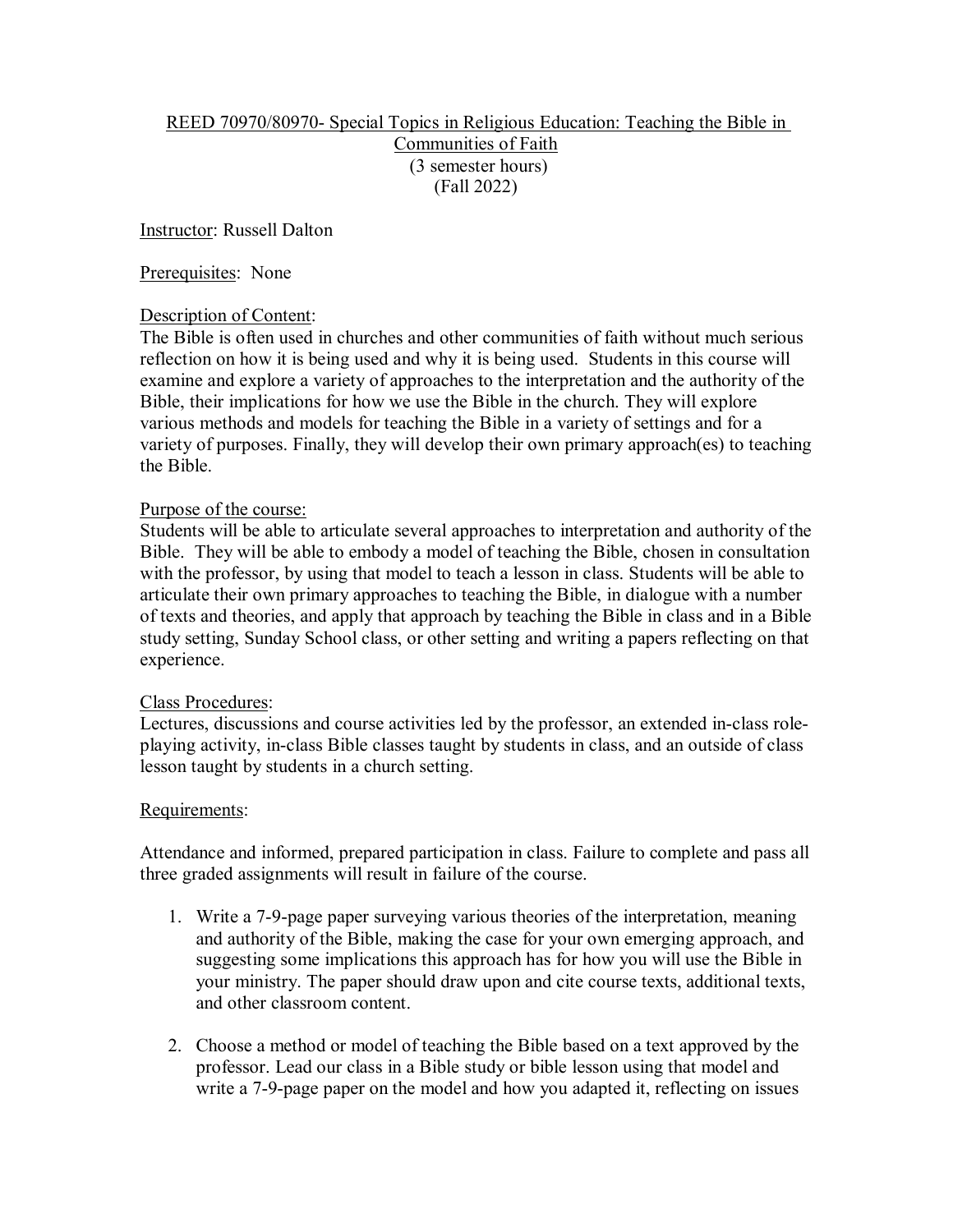discussed in class sessions and course texts. Student grades on this assignment shall be based on both the paper and the Bible study itself.

3. Lead a Bible study, Sunday School class session, or other Bible lesson outside of class (usually in a community of faith setting). Write an 7-9-page paper that provides a rationale for your approach to using the Bible, describe the teaching experience, and reflect on that experience discussing issues of meaning, authority, learners, and methodology with reference to course texts and classroom content.

\*4. Advance Degree students taking the course at the 80970 level will also write a 4-8 page reflection paper on how they have used the Bible in their past ministry and what changes, if any, they plan to make in how they use the Bible in the future, making connections to course texts and other content.

#### Required Texts:

John M. Bracke and Karen B. Tye, *Teaching the Bible in the Church* (Chalice Press, 2003) ISBN 0827236433 \$19.95

Mark Alan Powell, ed. *Methods for Matthew* (Cambridge University Press, 2009). ISBN 0521716144. \$24.99

Jack L. Seymour, *Teaching Biblical Faith: Leading Small Group Bible Studies*  (Abingdon, 2015), ISBN-10: 1630884308 Retail: \$15.99

Anne Streaty Wimberly, *Soul Stories: African American Christian Education: Revised*  (Abingdon, 2005) ISBN**:** 068749432X \$19.00

\*\*Note: After we meet together in class, each student will also be required to read (and possibly purchase) an additional text that describes the model of teaching the Bible they choose for assignment # 2.

\*\* Additional essays and articles will be made available at no cost through the TCU library and the course website, from authors such as Michael Joseph Brown, Will Gafney, Francisco Lozada, Shelly Matthews, David Tabb Stewart, and others.

#### Recommended Texts:

*The New Interpreter's Study Bible* (Abingdon, 2008). ISBN 0687647339 \$29.95. (Students will be required to read some brief essays included in the back matter of this study Bible.)

Russell Pregeant, *Reading the Bible for All the Wrong Reasons* (Fortress Press, 2011). ISBN 978-0-8006-9844-7. \$14.99.

William P. Brown, Editor, *Engaging Biblical Authority: Perspectives on the Bible as Scripture* (Westminster John Knox, 2007). ISBN 978-0-664-23057-9 \$19.95

Grading procedures: